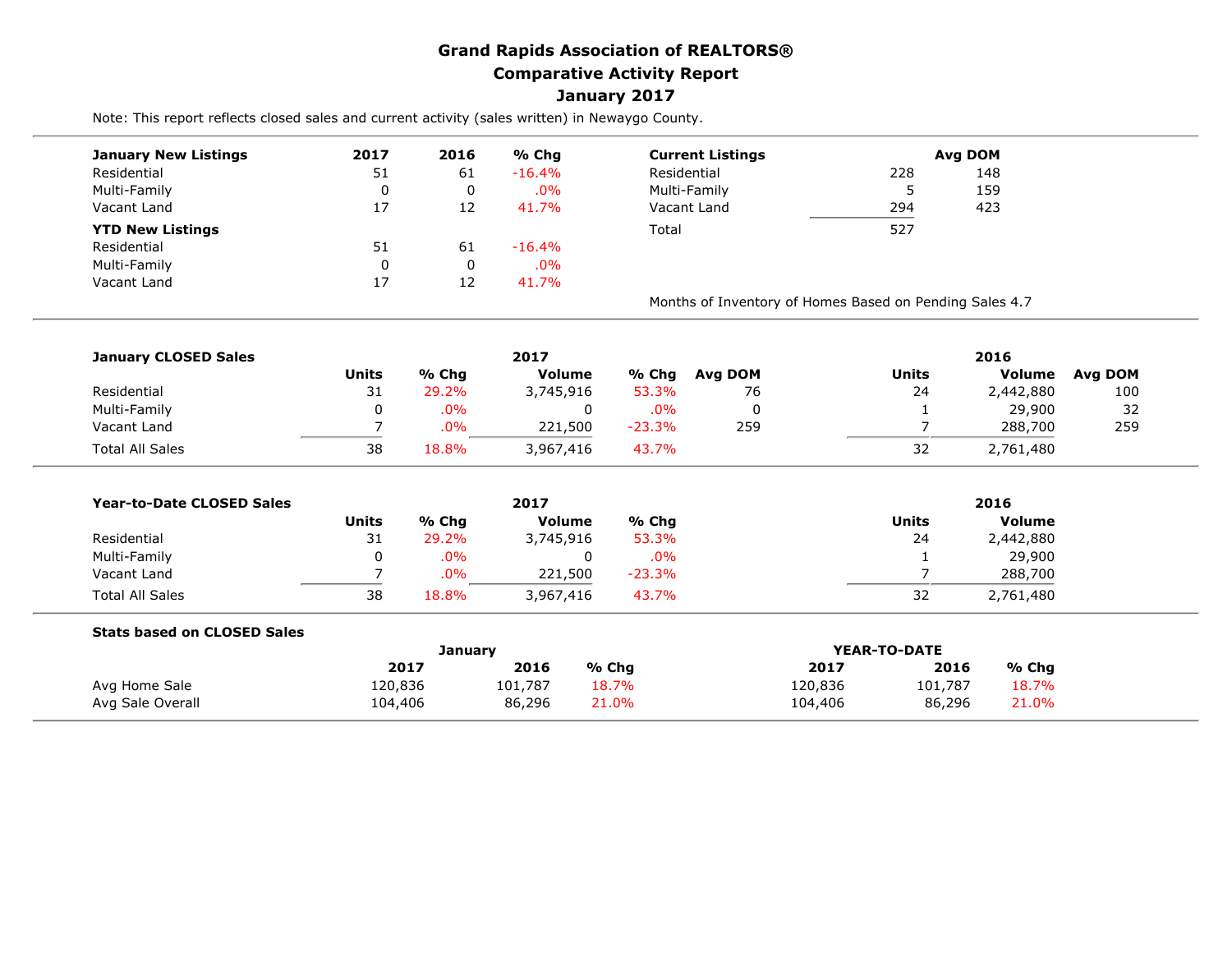| <b>January Pending Sales</b>        |              |          | 2017          |          | 2016    |         |              |               |         |  |  |
|-------------------------------------|--------------|----------|---------------|----------|---------|---------|--------------|---------------|---------|--|--|
|                                     | <b>Units</b> | % Chg    | <b>Volume</b> | % Chg    | Avg DOM |         | <b>Units</b> | Volume        | Avg DOM |  |  |
| Residential                         | 49           | 81.5%    | 5,878,290     | 88.4%    | 98      |         | 27           | 3,120,000     | 132     |  |  |
| Multi-Family                        | 0            | .0%      |               | .0%<br>0 | 0       |         |              | 0             | 0       |  |  |
| Vacant Land                         | 8            | $-11.1%$ | 507,400       | 71.1%    | 558     |         | 9<br>296,500 |               | 111     |  |  |
| <b>Total All Sales</b>              | 57           | 58.3%    | 6,385,690     | 86.9%    |         |         | 36           | 3,416,500     |         |  |  |
|                                     |              |          |               |          |         |         |              |               |         |  |  |
| <b>Year-to-Date PENDING Sales</b>   | 2017         |          |               |          | 2016    |         |              |               |         |  |  |
|                                     | <b>Units</b> | % Chg    | <b>Volume</b> | % Chg    |         |         | <b>Units</b> | <b>Volume</b> |         |  |  |
| Residential                         | 49           | 81.5%    | 5,878,290     | 88.4%    |         |         | 27           | 3,120,000     |         |  |  |
| Multi-Family                        | 0            | .0%      |               | .0%<br>0 |         |         |              | 0             |         |  |  |
| Vacant Land                         | 8            | $-11.1%$ | 507,400       | 71.1%    |         |         | 9            | 296,500       |         |  |  |
| <b>Total All Sales</b>              | 57           | 58.3%    | 6,385,690     | 86.9%    |         |         | 36           | 3,416,500     |         |  |  |
| <b>Stats based on PENDING Sales</b> |              |          |               |          |         |         |              |               |         |  |  |
|                                     | January      |          |               |          |         |         | YEAR-TO-DATE |               |         |  |  |
|                                     |              | 2017     | 2016          | % Chg    |         | 2017    | 2016         | $%$ Chg       |         |  |  |
| Avg Home Sale                       | 119,965      |          | 115,556       | 3.8%     |         | 119,965 | 115,556      | 3.8%          |         |  |  |
| Avg Sale Overall                    | 112,030      |          | 94,903        | 18.0%    |         | 112,030 | 94,903       | 18.0%         |         |  |  |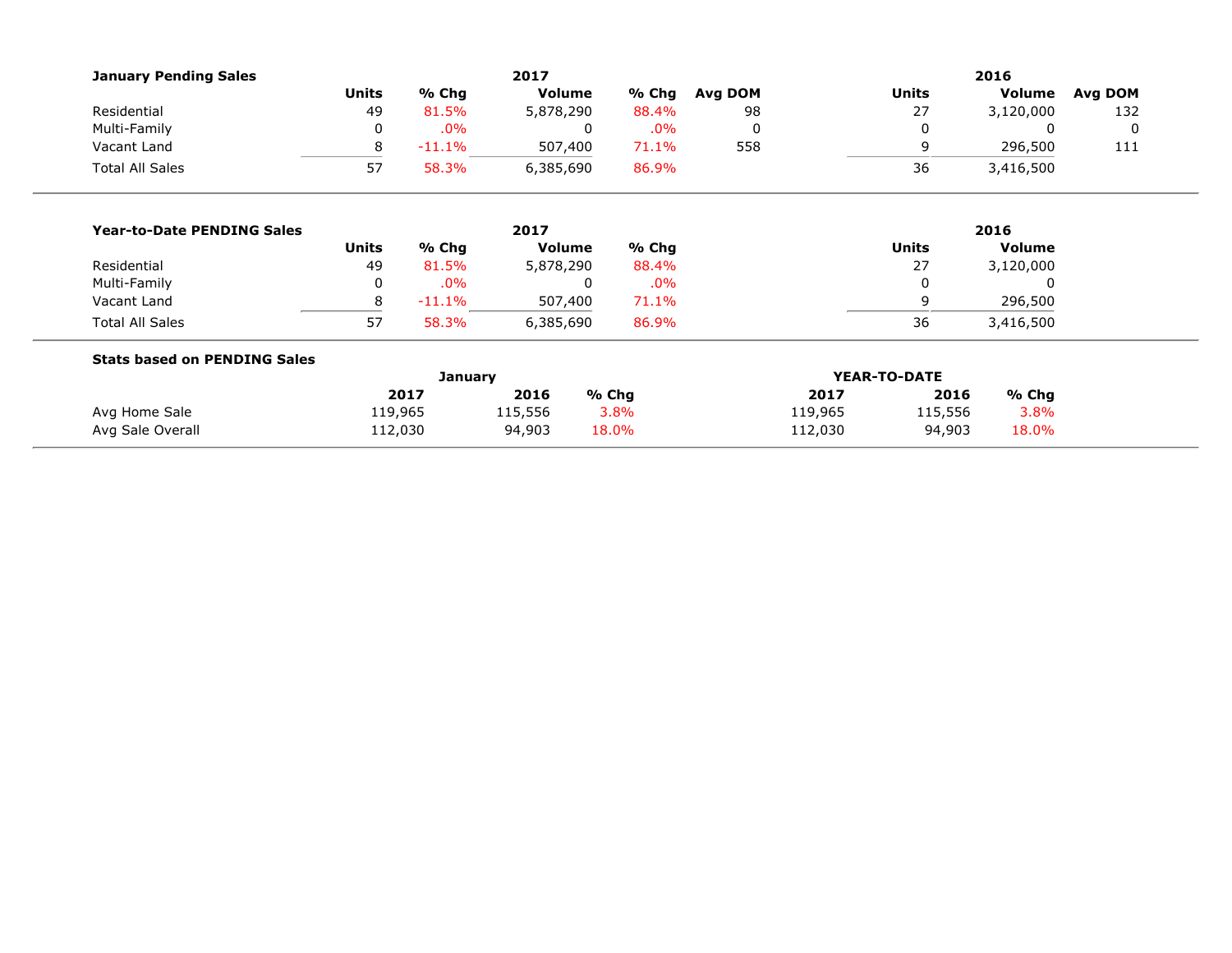## **2017 Sales of Residential Single Family Homes by Price Class**

|                    |               | January       |         |               |               | YTD           |         |               |
|--------------------|---------------|---------------|---------|---------------|---------------|---------------|---------|---------------|
|                    | <b>Closed</b> | $\frac{1}{2}$ | Pending | $\frac{9}{6}$ | <b>Closed</b> | $\frac{1}{2}$ | Pending | $\frac{1}{2}$ |
| Under to 19,999    | 0             | .0            |         | 2.0           | 0             | .0            |         | 2.0           |
| 20,000 to 29,999   |               | 3.2           | 0       | $.0 \,$       |               | 3.2           |         | .0            |
| 30,000 to 39,999   |               | 6.5           | 4       | 8.2           |               | 6.5           | 4       | 8.2           |
| 40,000 to 49,999   | 2             | 6.5           |         | 2.0           |               | 6.5           |         | 2.0           |
| 50,000 to 59,999   | 2             | 6.5           | 6       | 12.2          | 2             | 6.5           | 6       | 12.2          |
| 60,000 to 69,999   |               | 9.7           | 4       | 8.2           |               | 9.7           |         | 8.2           |
| 70,000 to 79,999   |               | 3.2           | 4       | 8.2           |               | 3.2           |         | 8.2           |
| 80,000 to 89,999   |               | 3.2           |         | 2.0           |               | 3.2           |         | 2.0           |
| 90,000 to 99,999   | 0             | .0            | 4       | 8.2           |               | .0            |         | 8.2           |
| 100,000 to 119,999 | 4             | 12.9          | 6       | 12.2          | 4             | 12.9          | 6       | 12.2          |
| 120,000 to 139,999 | 5             | 16.1          | 3       | 6.1           | 5             | 16.1          |         | 6.1           |
| 140,000 to 159,999 | 4             | 12.9          | 6       | 12.2          | 4             | 12.9          | 6       | 12.2          |
| 160,000 to 179,999 |               | 3.2           |         | 2.0           |               | 3.2           |         | 2.0           |
| 180,000 to 199,999 |               | 3.2           |         | 2.0           |               | 3.2           |         | 2.0           |
| 200,000 to 249,999 | 2             | 6.5           | 3       | 6.1           |               | 6.5           | 3       | 6.1           |
| 250,000 to 299,999 |               | 3.2           | 3       | 6.1           |               | 3.2           | 3       | $6.1$         |
| 300,000 to 399,999 |               | 3.2           | 0       | .0            |               | 3.2           | 0       | .0            |
| 400,000 to 499,999 | 0             | .0            |         | 2.0           |               | .0            |         | 2.0           |
| 500,000 to 599,999 |               | .0            |         | .0            |               | .0            | 0       | .0            |
| 600,000 to 699,999 | 0             | .0            | 0       | .0            |               | .0            | 0       | .0            |
| 700,000 to 799,999 | 0             | .0            | 0       | .0            | 0             | .0            | 0       | .0            |
| 800,000 to 899,999 | 0             | $\cdot$ 0     | 0       | .0            | 0             | .0            | 0       | .0            |
| 900,000 to 999,999 | 0             | .0            | 0       | .0            | 0             | .0            | 0       | .0            |
| 1,000,000 or over  | 0             | $\cdot 0$     | 0       | .0            | 0             | .0            | 0       | .0            |